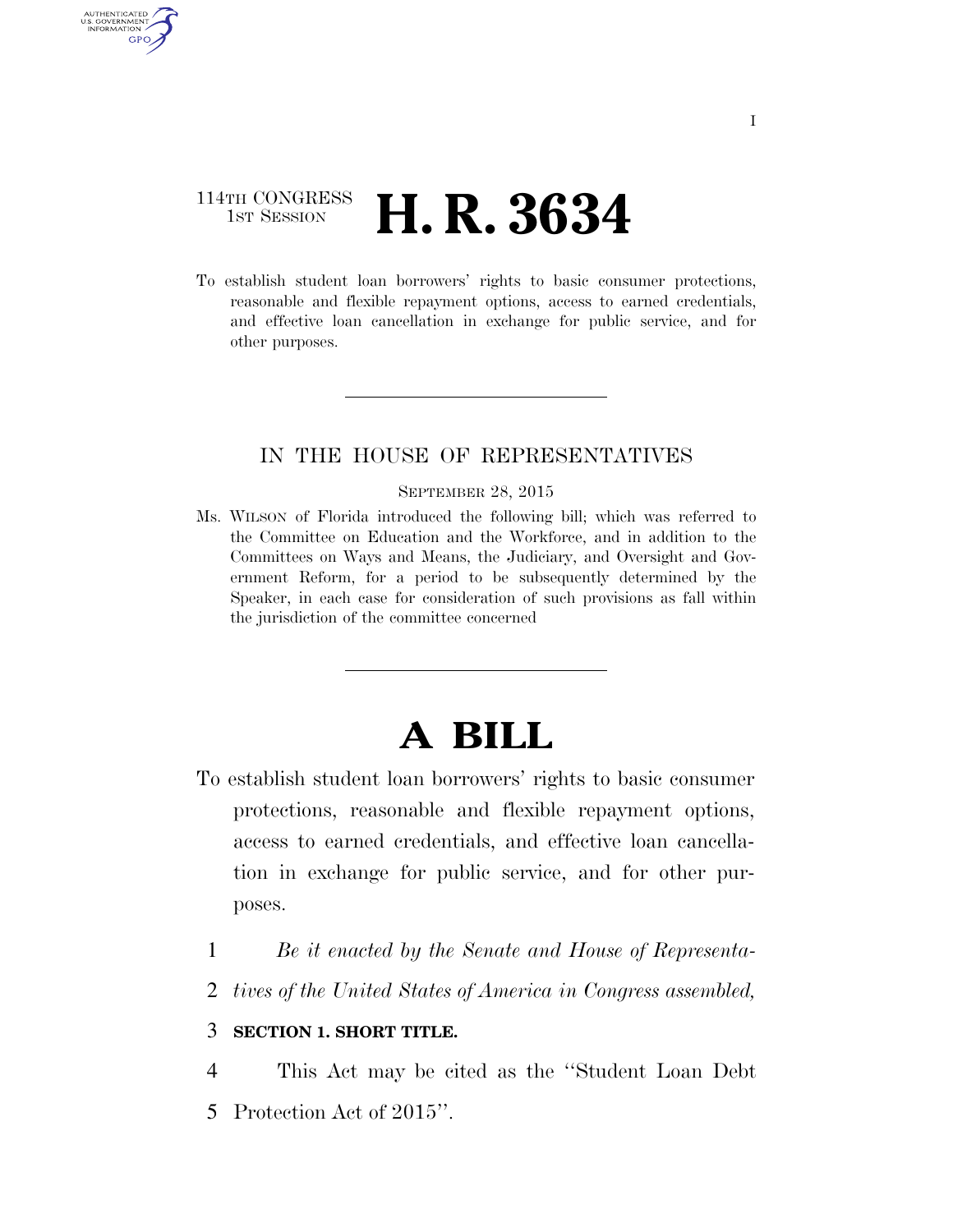# **TITLE I—BORROWERS' RIGHT TO BASIC CONSUMER PROTEC-TIONS**

 **SEC. 101. DISCHARGEABILITY OF STUDENT LOANS IN BANKRUPTCY CASES.** 

 Section 523(a) of title 11 of the United States Code is amended—

(1) by striking paragraph (8); and

(2) by redesignating paragraphs (9) through

10  $(19)$  as paragraphs  $(8)$  through  $(18)$ .

 **SEC. 102. REINSTATEMENT OF THE 6-YEAR STATUTE OF LIMITATIONS FOR STUDENT LOANS.** 

 Subsection (a) of section 484A of the Higher Edu-14 cation Act of 1965 (20 U.S.C. 1091 $a(a)$ ) is amended to read as follows:

 ''(a) STATUTE OF LIMITATIONS.—Notwithstanding any Federal or State statutory, regulatory, or administra- tive limitation on the period within which debts may be enforced—

 $\frac{1}{20}$  an institution that receives funds under this title may file a suit or initiate or take another action for collection of a refund due from a student on a grant made, or work assistance awarded, under this title, during the 6-year period beginning on the day after the refund first became due (exclusive of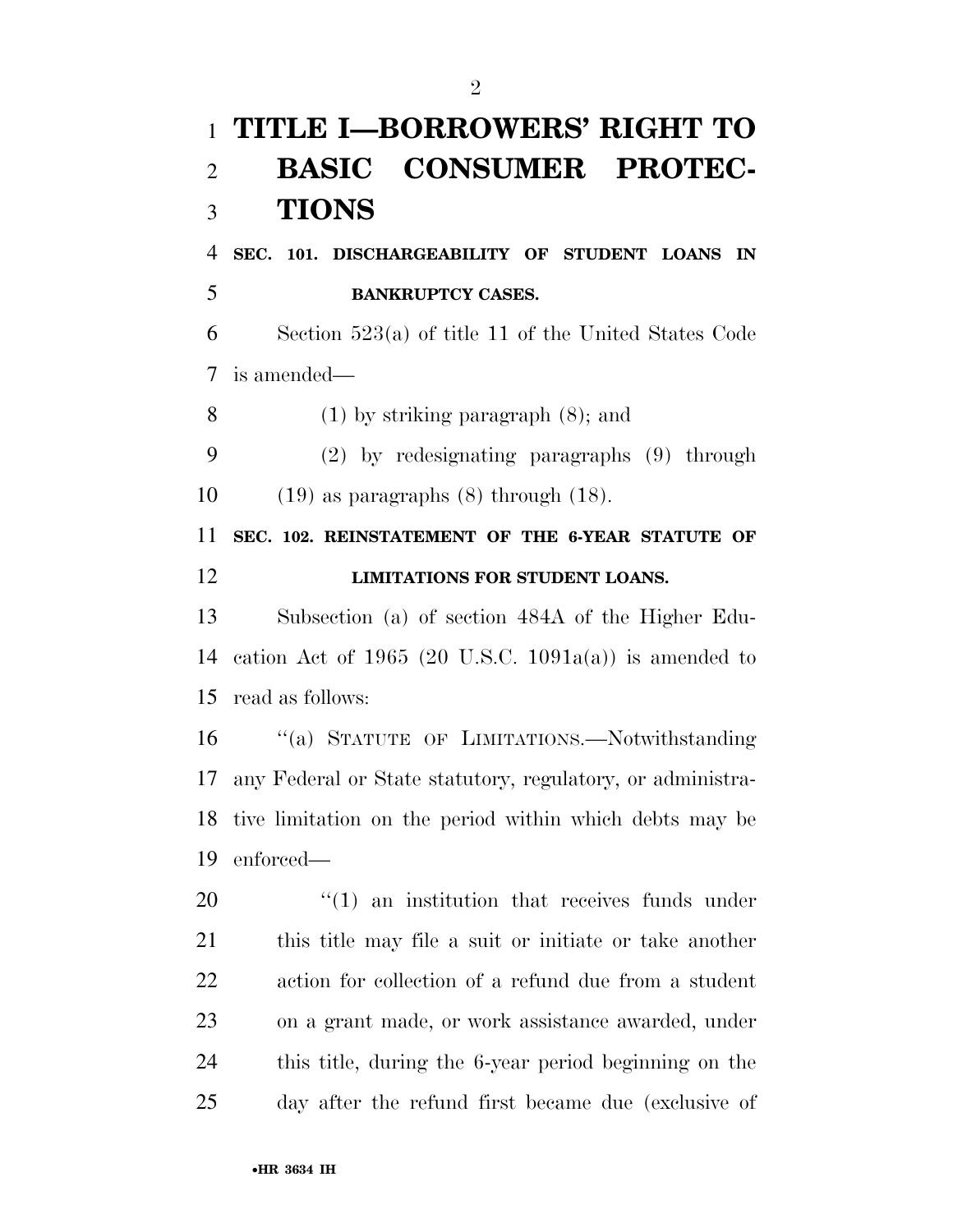period during which the State statute of limitations otherwise applicable to a suit under this paragraph would be tolled under State law);

 $\frac{4}{2}$  ''(2) a guaranty agency that has an agreement with the Secretary under section 428(c) may file a suit or initiate or take another action for collection of the amount due from a borrower on a loan made under part B during the 6-year period beginning on the day after such guaranty agency reimburses the previous holder of the loan for its loss on account of the default of the borrower (exclusive of period dur- ing which the State statute of limitations otherwise applicable to a suit under this paragraph would be tolled under State law);

 ''(3) an institution that has an agreement with 16 the Secretary pursuant to section 487 may file a suit or initiate or take another action for collection of the amount due from a borrower on a loan made under part D or E after the default of the borrower on such loan during the 6-year period beginning on the day after the date of the default of the borrower with respect to such amount (exclusive of period during which the State statute of limitations other- wise applicable to a suit under this paragraph would be tolled under State law); or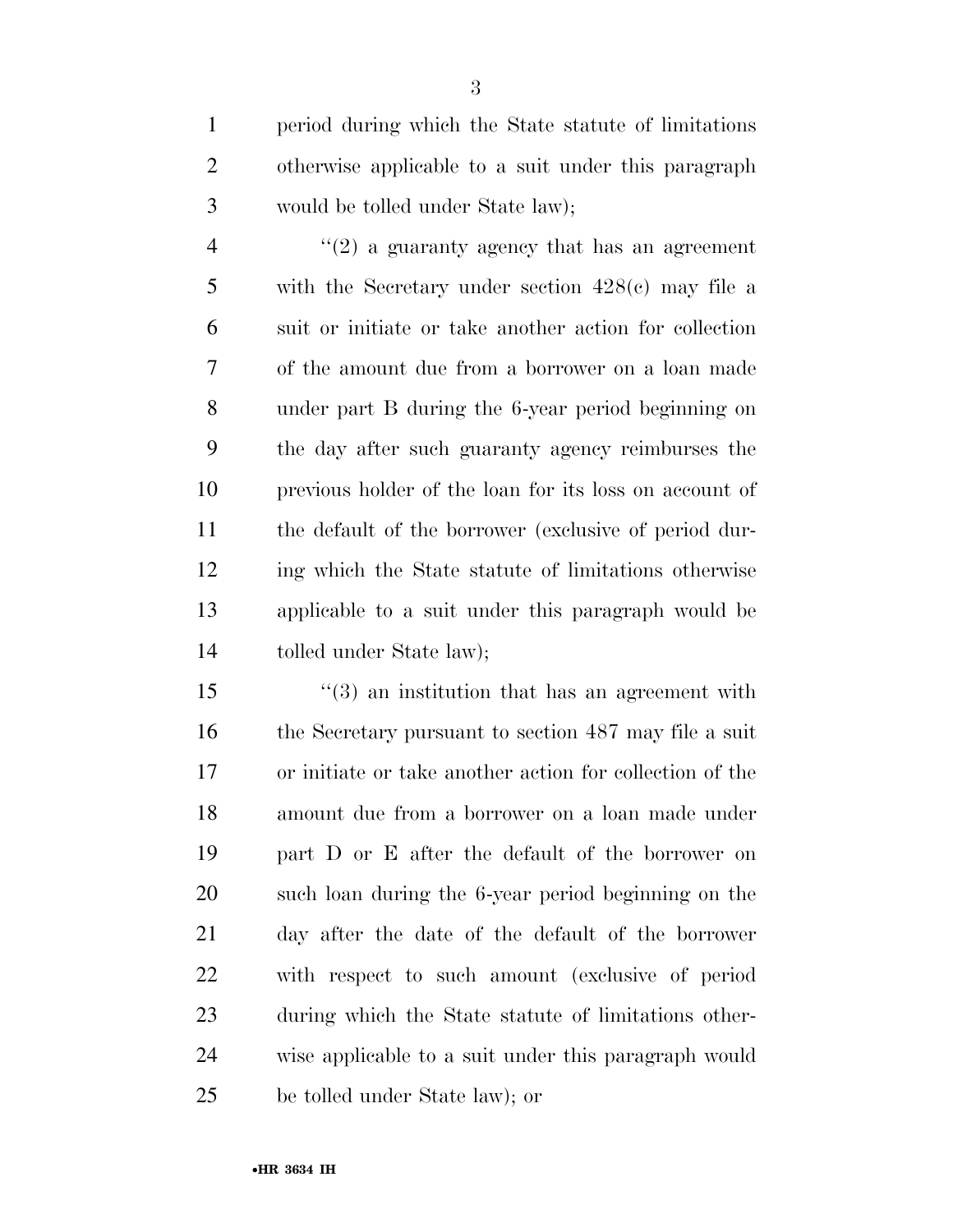1 ''(4) the Secretary, the Attorney General, or the administrative head of another Federal agency, as the case may be, may file a suit or initiate or take another action for collection of a refund due from a student on a grant made under this title, or for the repayment of the amount due from a borrower on a loan made under this title that has been assigned to the Secretary under this title, during the 6-year pe- riod beginning on the day after the refund or the amount first became due.''. **SEC. 103. PROHIBITION OF COLLECTION OF STUDENT LOANS THROUGH CERTAIN OFFSETS OR THROUGH WAGE GARNISHMENT.**  (a) PROHIBITION ON OFFSET OF SOCIAL SECURITY BENEFITS.—Section 3716(c)(3)(A) of title 31, United States Code, is amended— (1) in clause (i), by striking ''except as provided in clause (ii)'' and inserting ''except as provided in clauses (ii) and (iii)''; and (2) by adding at the end the following new clause: 22 "(iii) Notwithstanding clause (i), any payments due to an individual under Federal benefits programs cited under clause (i) shall not be subject to offset under this subsection if the offset is for payments certified by the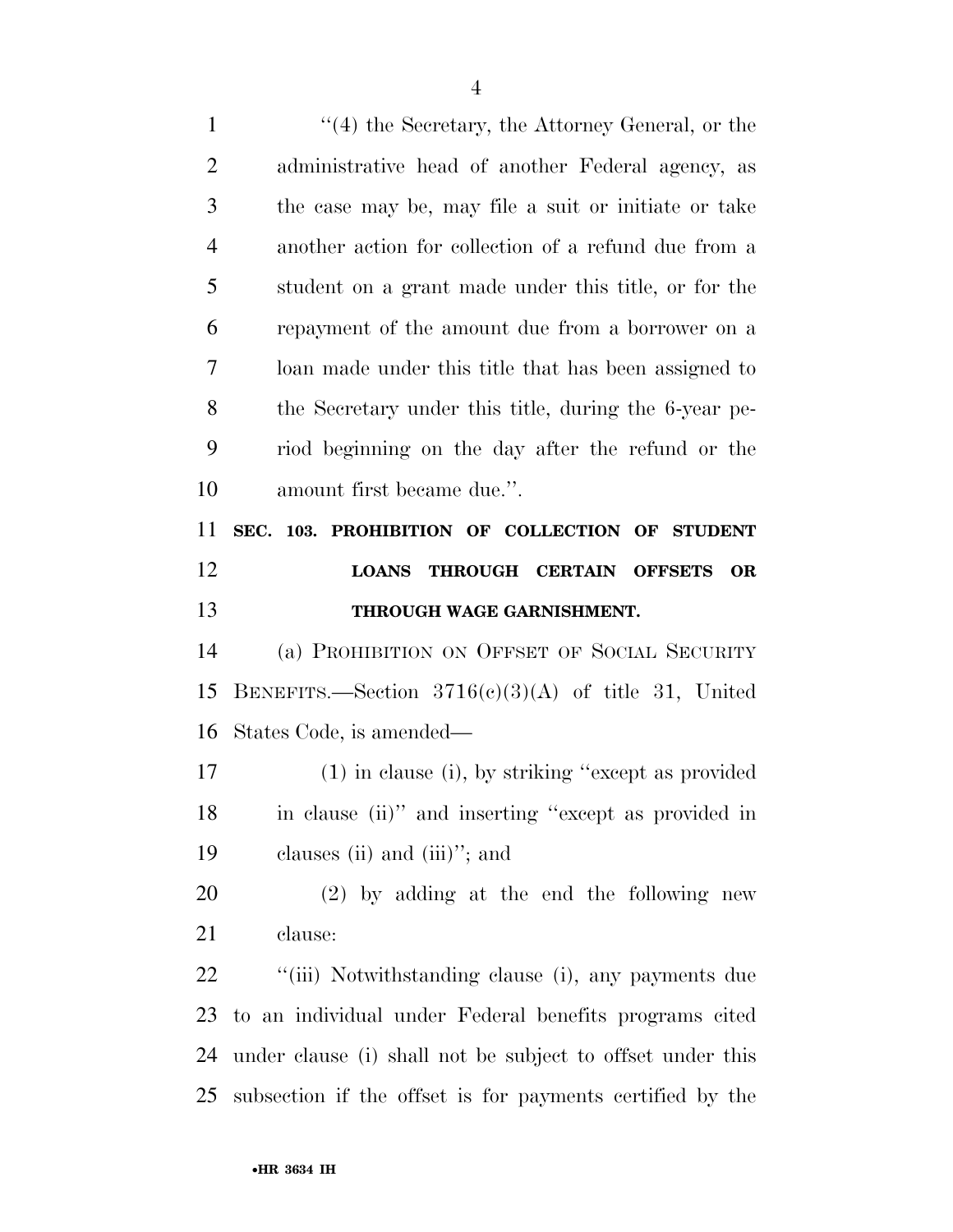Department of Education under a program administered by the Secretary of Education under title IV of the Higher Education Act of 1965 (20 U.S.C. 1070 et seq.).''.

 (b) PROHIBITION ON OFFSET OF TAX REFUND.— Section 3720A(a) of title 31, United States Code, is amended—

 (1) by striking ''Any Federal agency'' and in- serting ''(1) Except as provided in paragraph (2), any Federal agency''; and

 (2) by adding at the end the following new paragraph:

12 "(2) Any past-due legally enforceable debt owed by an individual to the Department of Education under a program administered by the Secretary of Education under title IV of the Higher Education Act of 1965 (20 U.S.C. 1070 et seq.) shall not be subject to notification under paragraph (1), and any refund of Federal taxes paid by the individual shall not be subject to reduction under subsection (c) for such debt.''.

 (c) PROHIBITION ON WAGE GARNISHMENT.—Section 3720D(a) of title 31, United States Code, is amended— (1) by striking ''Notwithstanding'' and insert- ing: ''(1) Except as provided in paragraph (2) and notwithstanding''; and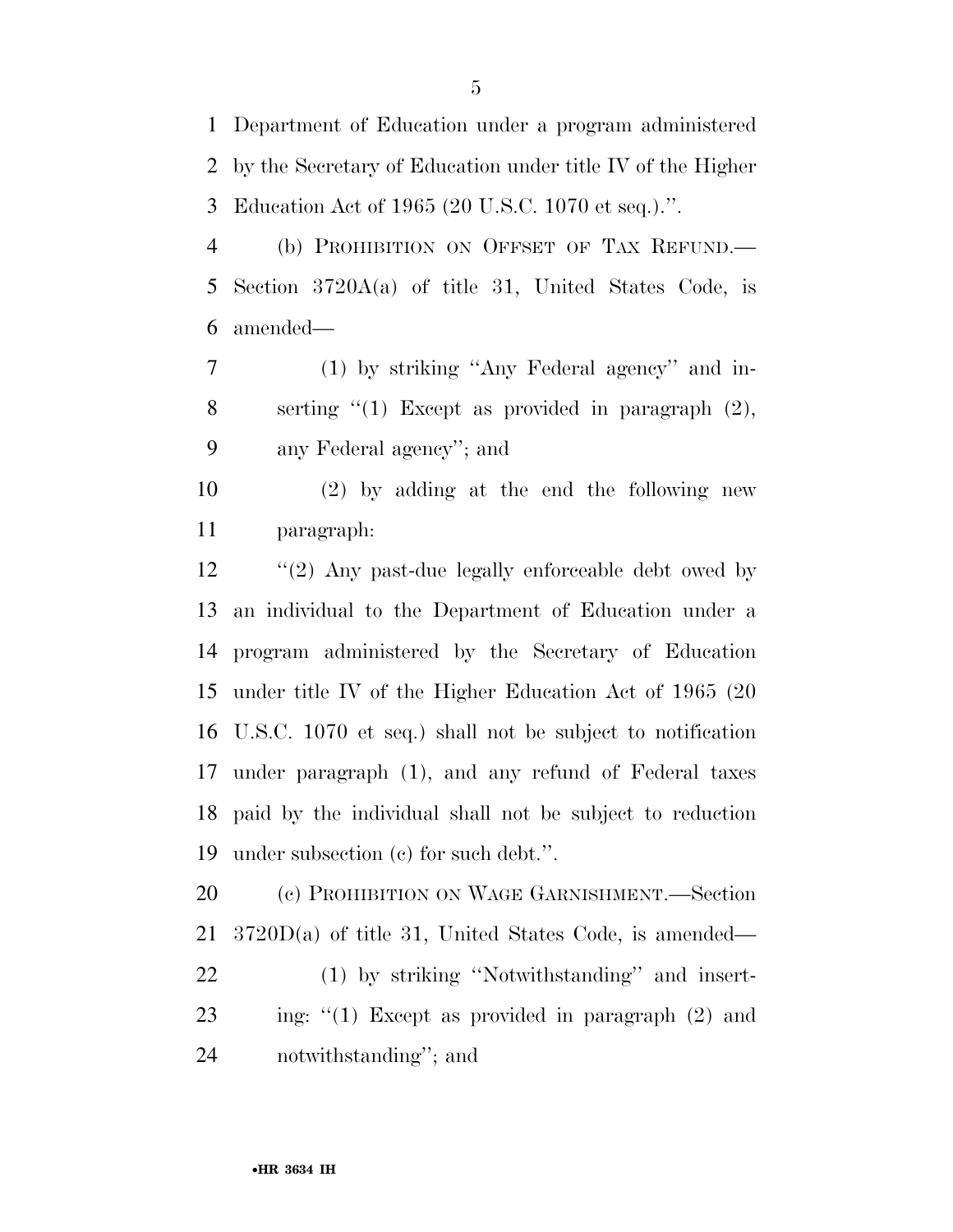(2) by adding at the end the following new paragraph:

 ''(2) Any delinquent nontax debt owed by an indi- vidual to the Department of Education under a program administered by the Secretary of Education under title IV of the Higher Education Act of 1965 (20 U.S.C. 1070 et seq.) shall not be subject to collection under this section through garnishment of disposable pay of the individual.''.

# **TITLE II—BORROWER'S RIGHT TO REASONABLE AND FLEXI-BLE REPAYMENT OPTIONS**

## **SEC. 201. EXCLUSION FROM GROSS INCOME FOR DIS-CHARGE OF STUDENT LOAN INDEBTEDNESS.**

 (a) IN GENERAL.—Paragraph (1) of section 108(f) of the Internal Revenue Code of 1986 is amended by strik- ing ''if such discharge'' and all that follows and inserting a period.

 (b) STUDENT LOANS.—Paragraph (2) of section 108(f) of such Code is amended by striking ''made by— '' and all that follows and inserting the following: ''. Such term includes indebtedness used to refinance indebtedness which qualifies as a student loan under the preceding sen-tence.''.

 (c) CONFORMING AMENDMENTS.—Section 108(f) of such Code is amended by striking paragraphs (3) and (4).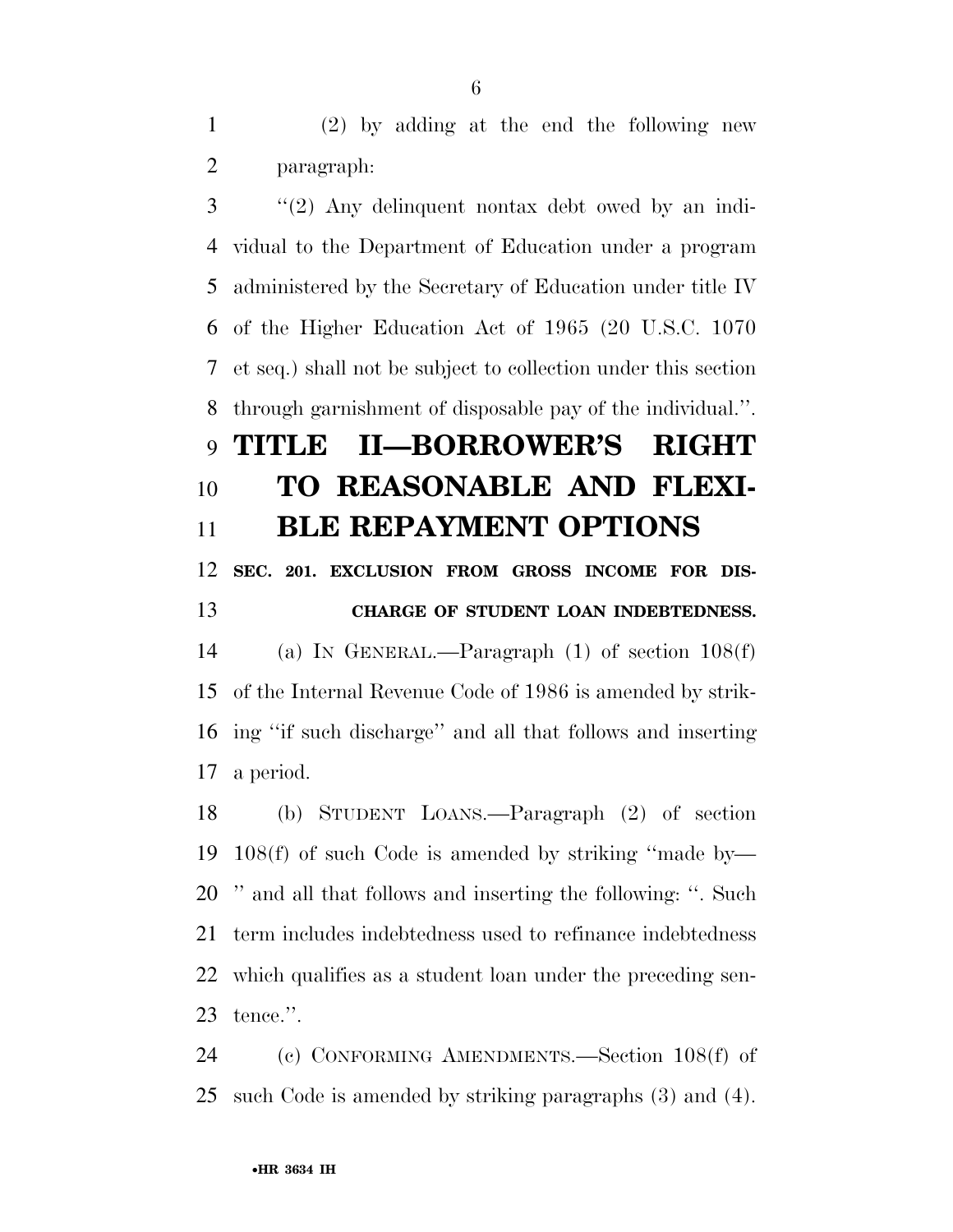this section shall apply to discharges of indebtedness after the date of the enactment of this Act. **SEC. 202. 529 PLAN DISTRIBUTION FOR STUDENT LOAN PAYMENTS.**  (a) IN GENERAL.—Subparagraph (A) of section 529(e)(3) of the Internal Revenue Code of 1986 is amend- ed by striking clause (iii) and inserting the following new clause:  $"$ (iii) interest or principal paid with respect to a qualified education loan (as defined in section 221) with respect to a designated beneficiary.''. (b) CONFORMING AMENDMENTS.— 15 (1) Section  $529(e)(3)(A)$  of such Code is amended by striking the second sentence. 17 (2) Section  $72(t)(7)(A)$  of such Code is amend- ed by inserting ''determined without regard to sub- paragraph (A)(iii) thereof'' after ''section  $529(e)(3)$ ". 21 (3) Section  $530(b)(2)(A)(i)$  of such Code is amended by inserting ''determined without regard to subparagraph (A)(iii) thereof'' after ''section  $529(e)(3)$ ".

(d) EFFECTIVE DATE.—The amendments made by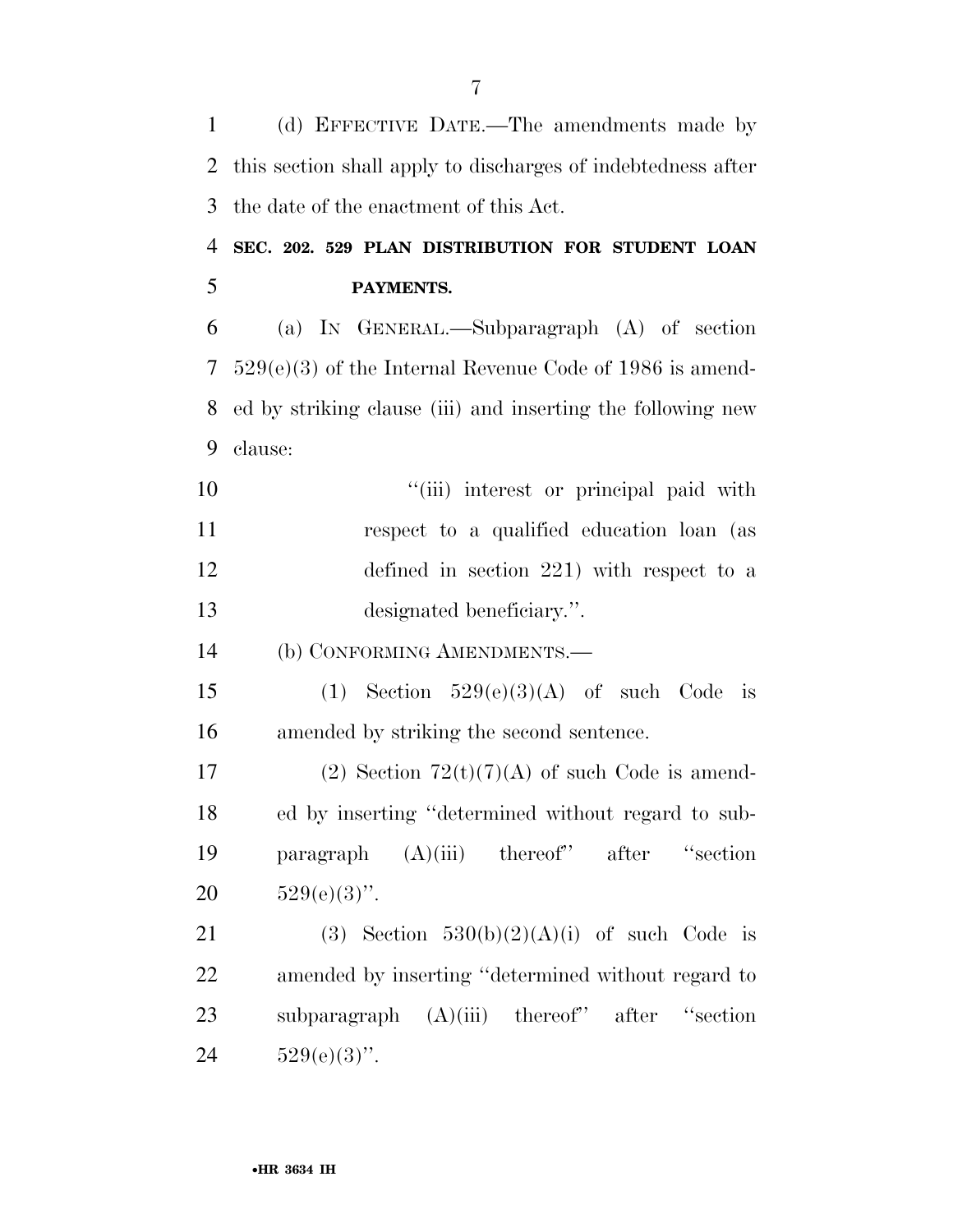(c) EFFECTIVE DATE.—The amendments made by this section shall apply to distributions made after the date of the enactment of this Act.

## **SEC. 203. INCLUSION OF PARENT PLUS LOANS IN REPAY-MENT PROGRAMS.**

 (a) INCOME CONTINGENT REPAYMENT PLAN.—Sec- tion 455(d)(1)(D) of the Higher Education Act of 1965 8 (20 U.S.C.  $1087e(d)(1)(D)$ ) is amended by striking ", ex- cept that the plan described in this subparagraph shall not be available to the borrower of a Federal Direct PLUS loan made on behalf of a dependent student;''.

(b) INCOME-BASED REPAYMENT.—

 (1) SECTION 493C.—Section 493C of the High- er Education Act of 1965 (20 U.S.C. 1098e) is amended—

- 16 (A) in subsection (a)—
- (i) by striking ''this section'' and all that follows through ''hardship'' and in- serting ''In this section, the term 'partial 20 financial hardship'"; and

21 (ii) by striking "(other than an ex- cepted PLUS loan or excepted consolida-23 tion loan)";

(B) in subsection (b)—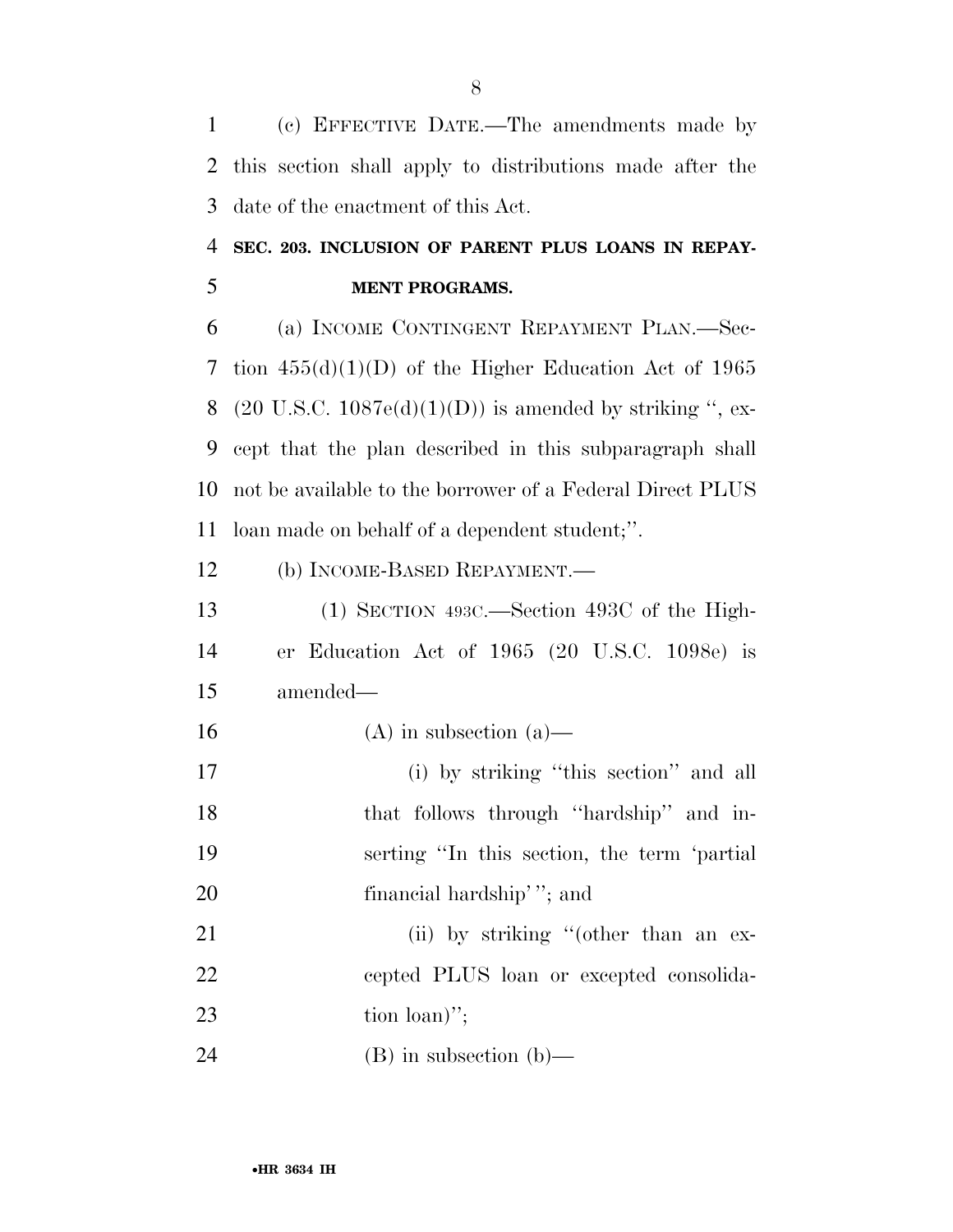| $\mathbf{1}$   | $(i)$ in paragraph $(1)$ , by striking                   |
|----------------|----------------------------------------------------------|
| $\overline{2}$ | "(other than an excepted PLUS loan or                    |
| 3              | excepted consolidation loan)"; and                       |
| $\overline{4}$ | (ii) in paragraph $(6)(A)$ , by striking                 |
| 5              | "(other than an excepted PLUS loan or                    |
| 6              | excepted consolidation loan)"; and                       |
| 7              | $(C)$ in subsection $(c)$ , by striking "(other          |
| 8              | than an excepted PLUS loan or excepted con-              |
| 9              | solidation loan),".                                      |
| 10             | SECTION $455(d)(1)(E)$ . Section<br>(2)                  |
| 11             | $455(d)(1)(E)$ of such Act $(20 \text{ U.S.C.})$         |
| 12             | $1087e(d)(1)(D)$ is amended by striking ", except        |
| 13             | that the plan described in this subparagraph shall       |
| 14             | not be available to the borrower of a Federal Direct     |
| 15             | PLUS Loan made on behalf of a dependent student          |
| 16             | or a Federal Direct Consolidation Loan, if the pro-      |
| 17             | ceeds of such loan were used to discharge the liabil-    |
| 18             | ity on such Federal Direct PLUS Loan or a loan           |
| 19             | under section 428B made on behalf of a dependent         |
| 20             | student".                                                |
| 21             | (c) PAY AS YOU EARN.—The income-contingent re-           |
| 22             | payment plan (based on the President's "Pay As You       |
| 23             | Earn" repayment initiative) implemented in parts 674,    |
| 24             | 682, and 685 of title 34, Code of Federal Regulations,   |
| 25             | as amended by the final regulations published by the De- |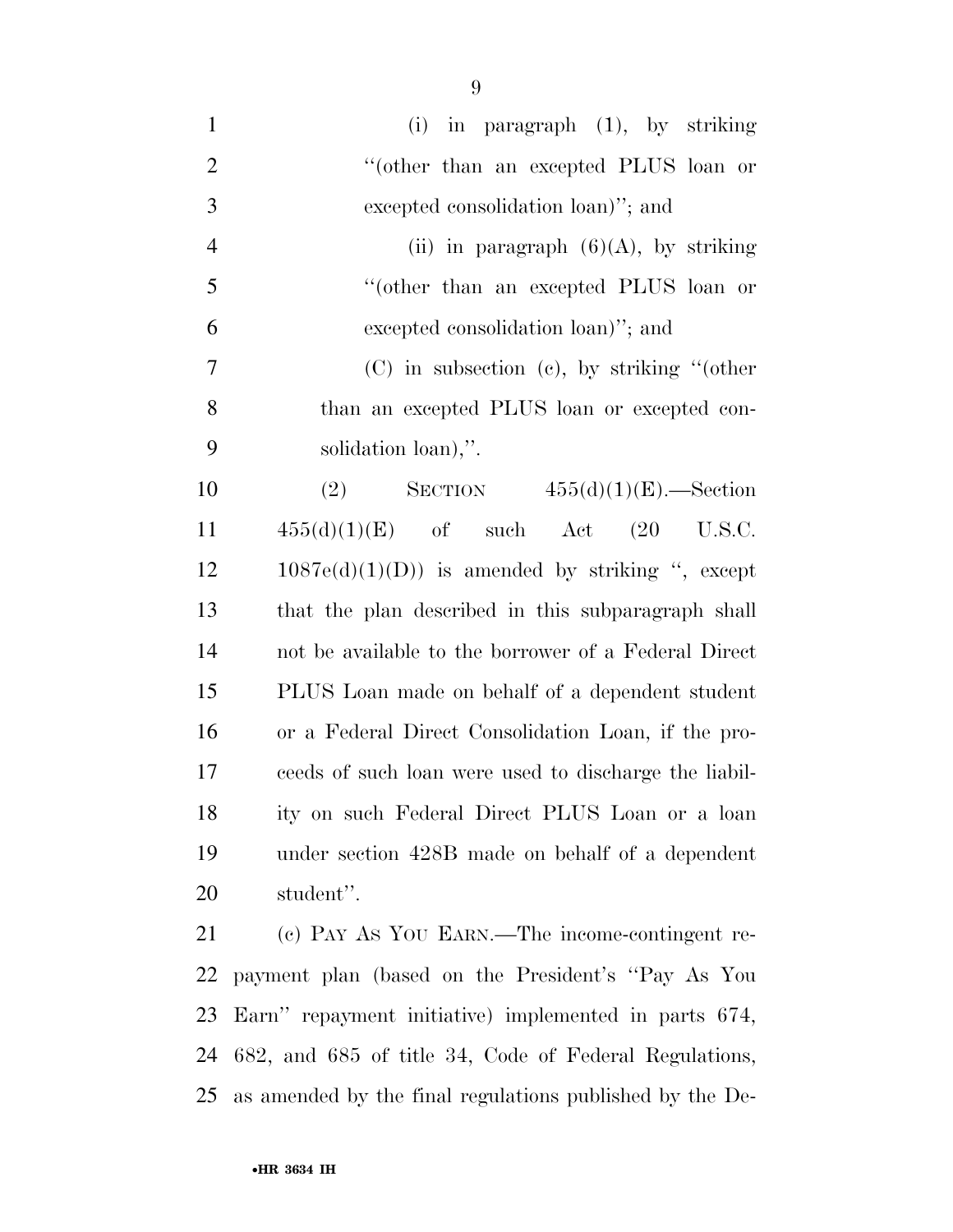partment of Education in the Federal Register on Novem- ber 1, 2012 (77 Fed. Reg. 66088 et seq.), shall be avail-able to borrowers of—

 (1) a Federal Direct PLUS loan made on be-half of a dependent student; and

 (2) a Federal Direct Consolidation Loan, the proceeds of which were used to discharge the liabil- ity on a Federal Direct PLUS Loan under part D of title IV of the Higher Education Act of 1965 or a loan under section 428B of such Act made, in- sured, or guaranteed on behalf of a dependent stu-dent.

 (d) LOAN FORGIVENESS FOR SERVICE IN AREAS OF 14 NATIONAL NEED.—Section  $428K(a)(2)$  of such Act  $(20)$ 15 U.S.C. 1078–11(a)(2)) is amended—

 (1) in subparagraph (A), by striking ''(other than an excepted PLUS loan or an excepted consoli- dation loan (as such terms are defined in section  $493C(a))$ "; and

 (2) in subparagraph (B), by striking ''(other 21 than an excepted PLUS loan or an excepted consoli-dation loan)''.

 (e) OTHER REPAYMENT PLANS.—Any plan for the repayment of loans made under title IV of the Higher Education Act of 1965 (20 U.S.C. 1070 et seq.), which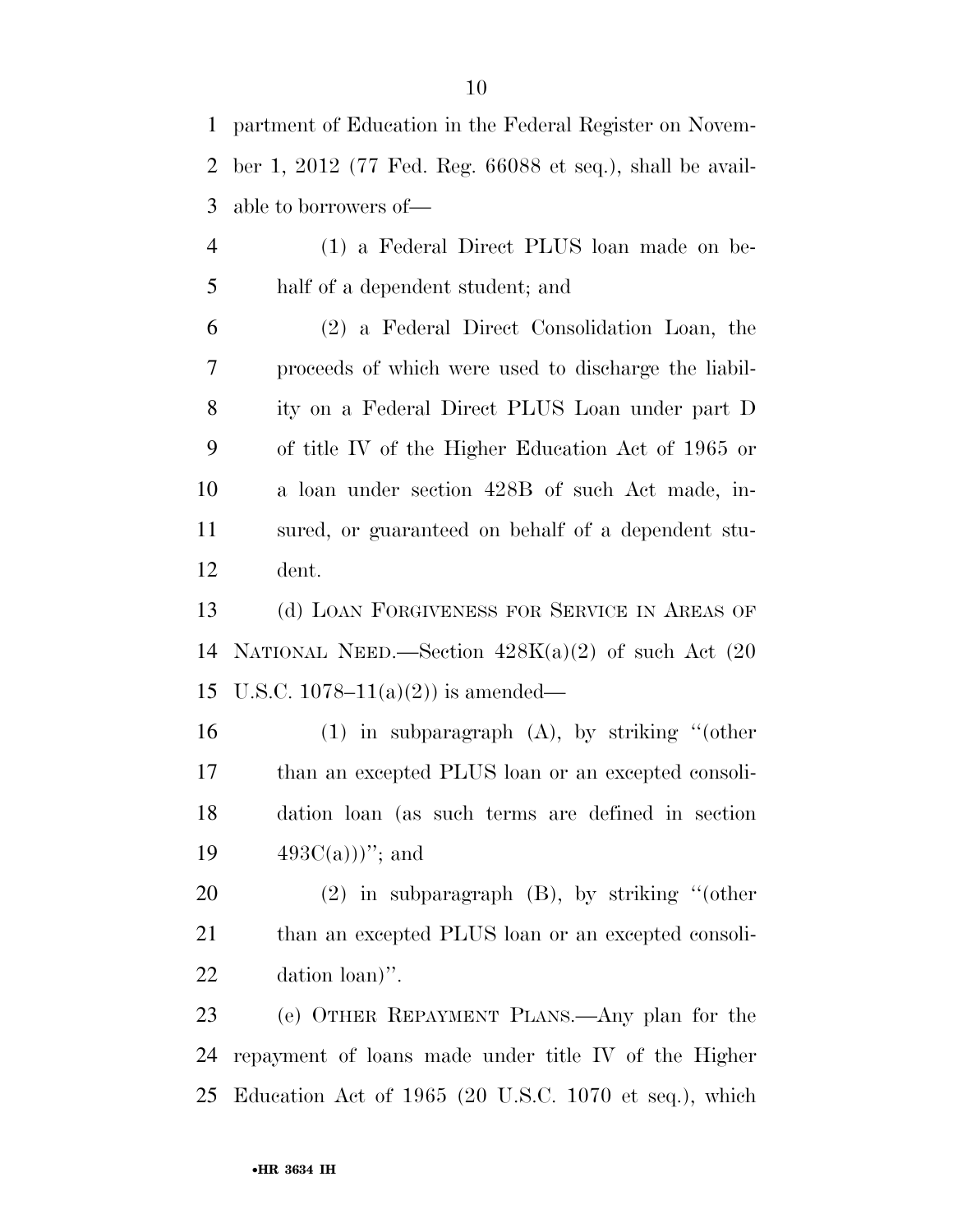is finalized by the Secretary of Education on or after the date of enactment of this Act, shall include the repayment of a loan under section 428B of the Higher Education Act of 1965, or a Federal Direct PLUS Loan under part D of title IV of such Act, that is made, insured, or guaran-teed on behalf of a dependent student.

# **TITLE III—BORROWERS' RIGHT TO A MEANINGFUL DEGREE**

**SEC. 301. PROHIBITION ON SUSPENSIONS OF PROFES-**

#### **SIONAL LICENSES FOR LOAN DEFAULT.**

 No evidence of an individual's default on the repay- ment of a loan made, insured, or guaranteed under title IV of the Higher Education Act of 1965 (20 U.S.C. 1070 et seq.) may be admitted into evidence in a Federal or State proceeding involving the individual's professional or vocational license.

## **SEC. 302. PROHIBITION ON LOSS OF ACCESS TO TRAN-SCRIPTS FOR LOAN DEFAULT.**

 Section 487(a) of the Higher Education Act of 1965 (20 U.S.C. 1094(a)) (as amended by section 301) is fur- ther amended by adding at the end the following new para-graph:

23  $\frac{4}{31}(A)$  The institution will not prohibit a stu- dent from accessing the student's transcripts, degree scrolls, or other certifications of coursework or edu-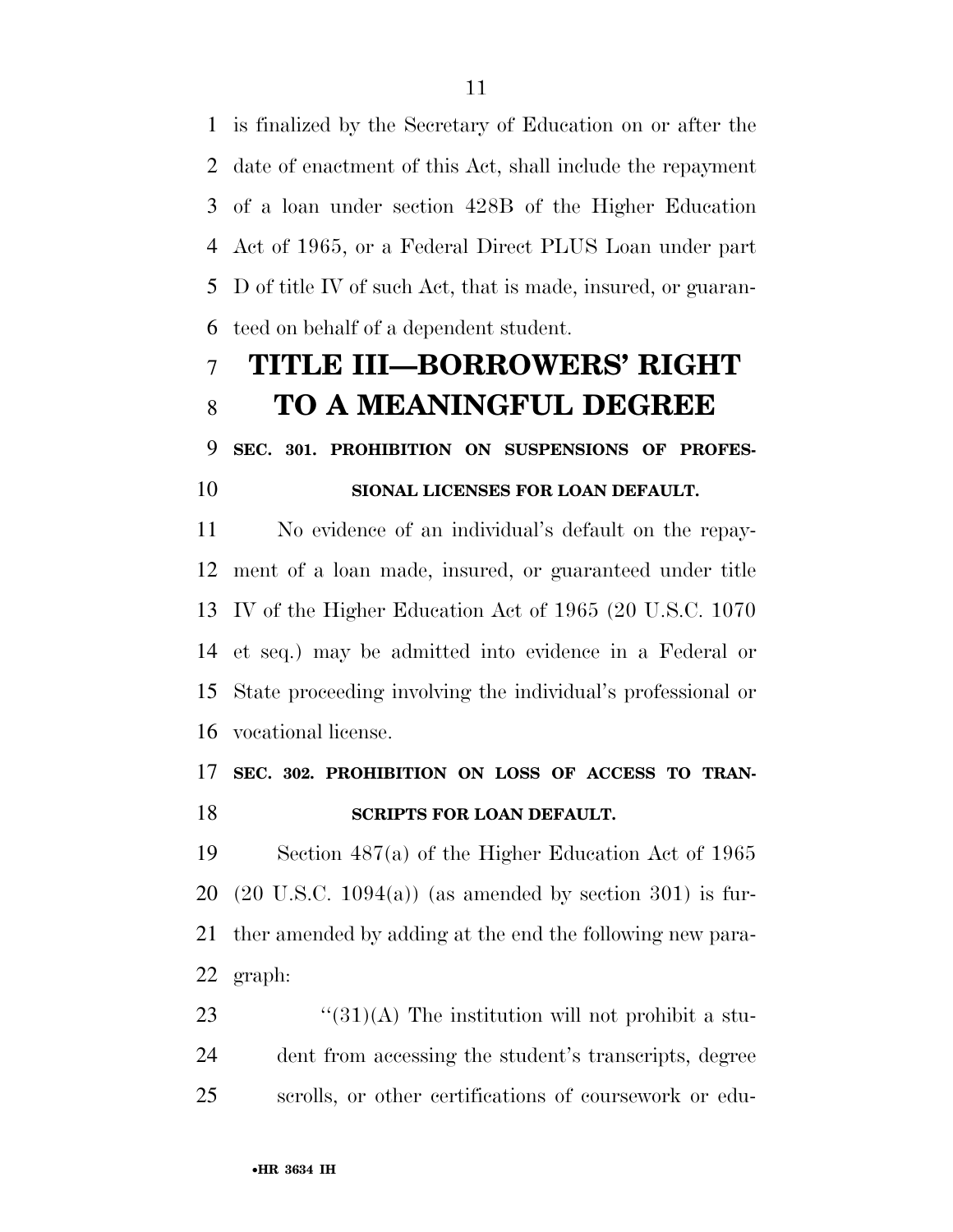| 1              | cational attainments at the institution because the  |
|----------------|------------------------------------------------------|
| $\overline{2}$ | student is in default on the repayment of a loan     |
| 3              | made, insured, or guaranteed under this title.       |
| $\overline{4}$ | "(B) For purposes of this paragraph, the term        |
| 5              | 'student' includes former students.".                |
| 6              | TITLE IV-RIGHT TO EFFECTIVE                          |
| $\overline{7}$ | <b>LOAN CANCELLATION</b><br><b>FOR</b>               |
| 8              | <b>BORROWERS ENGAGED</b><br>IN                       |
| 9              | <b>PUBLIC SERVICE CAREERS</b>                        |
| 10             | SEC. 401. EXTENSION OF LOAN CANCELLATION FOR BOR-    |
| 11             | ROWERS EMPLOYED IN PUBLIC SERVICE                    |
| 12             | <b>JOBS FOR 5 YEARS.</b>                             |
| 13             | Section $455(m)$ of the Higher Education Act of 1965 |
| 14             | $(20 \text{ U.S.C. } 1087 \text{e(m)})$ is amended—  |
| 15             | $(1)$ by redesignating paragraphs $(3)$ and $(4)$ as |
| 16             | paragraphs $(4)$ and $(5)$ , respectively; and       |
| 17             | $(2)$ by inserting after paragraph $(2)$ , the fol-  |
| 18             | lowing:                                              |
| 19             | "(3) ADDITIONAL LOAN CANCELLATION FOR                |
| 20             | CERTAIN BORROWERS.                                   |
| 21             | "(A) IN GENERAL.—The Secretary shall—                |
| 22             | "(i) after the conclusion of the em-                 |
| 23             | ployment period described in subparagraph            |
| 24             | $(B)(ii)$ for an eligible borrower, cancel the       |
| 25             | obligation to repay 10 percent of the bal-           |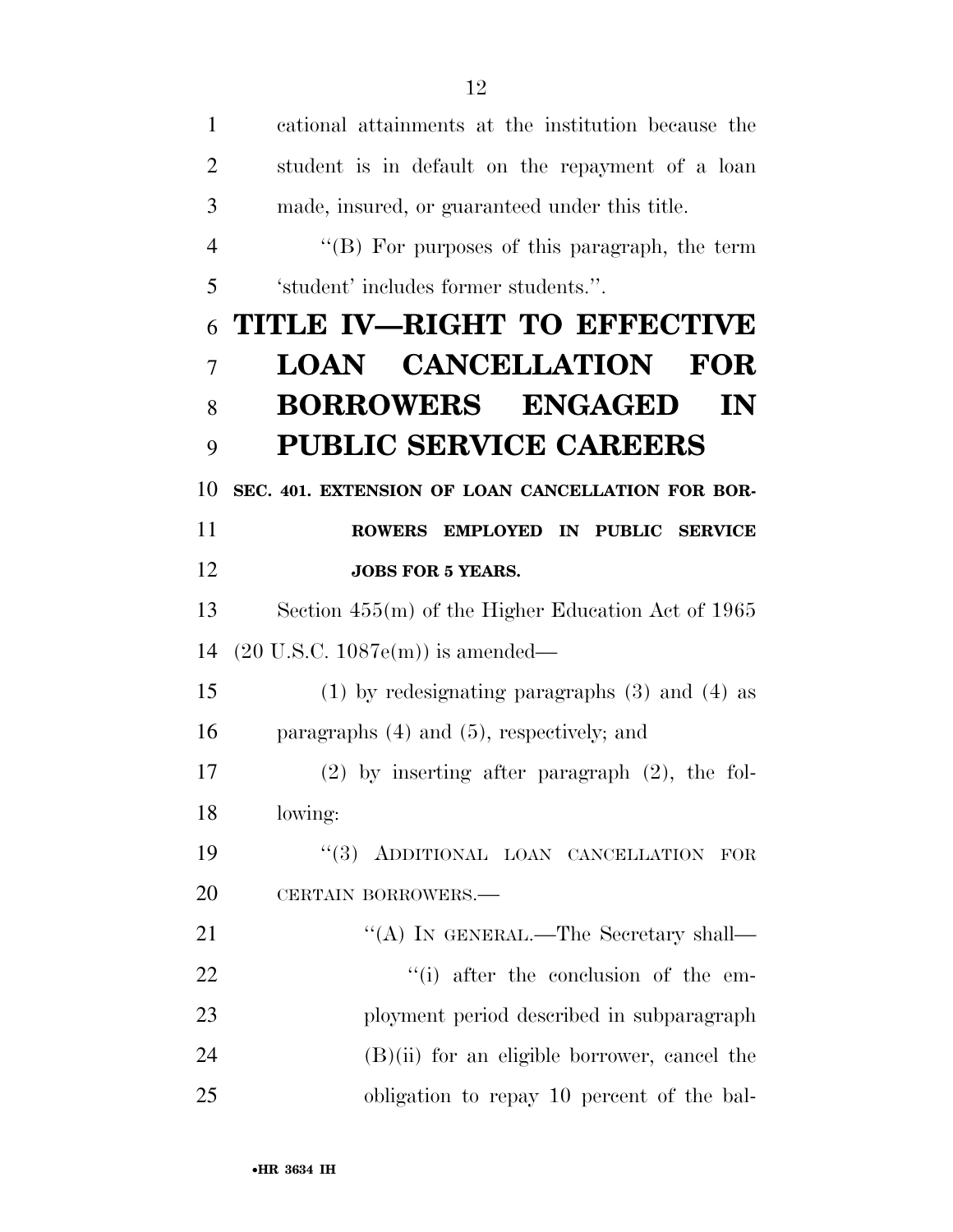| $\mathbf{1}$   | ance of interest and principal due, as of      |
|----------------|------------------------------------------------|
| $\overline{2}$ | the time of such cancellation, on the eligi-   |
| 3              | ble Federal Direct Loans made to the bor-      |
| $\overline{4}$ | rower under this part; and                     |
| 5              | "(ii) after the loan cancellation under        |
| 6              | clause (i), carry out such loan cancellation   |
| 7              | for each year in which the borrower makes      |
| 8              | 12 monthly payments on the eligible Fed-       |
| 9              | eral Direct Loans pursuant to any one or       |
| 10             | a combination of the repayment plans de-       |
| 11             | scribed in subclauses $(I)$ through $(IV)$ of  |
| 12             | subparagraph $(B)(i)$ and is employed in a     |
| 13             | public service job during the period in        |
| 14             | which the borrower makes each of such          |
| 15             | payments, except that once the borrower is     |
| 16             | eligible for the loan cancellation under       |
| 17             | paragraph (2) the Secretary shall carry out    |
| 18             | the loan cancellation under paragraph (2)      |
| 19             | in lieu of the loan cancellation under this    |
| 20             | clause.                                        |
| 21             | "(B) ELIGIBLE BORROWER.—In this para-          |
| 22             | graph, an eligible borrower is a borrower who- |
| 23             | $\lq\lq$ (i) has made 60 monthly payments      |

on the eligible Federal Direct Loan after